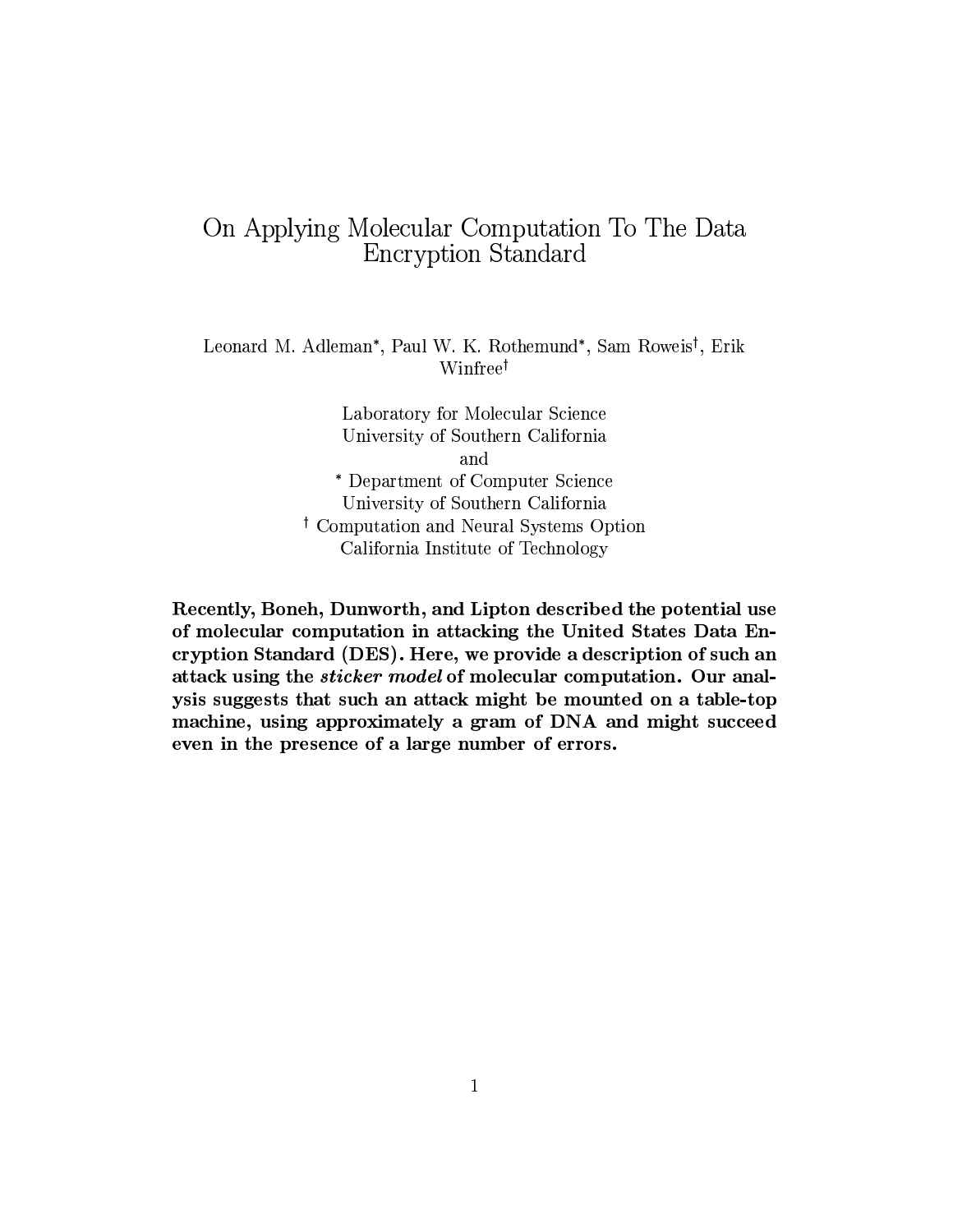### Introduction 1

With their work on DES, Boneh, Dunworth, and Lipton [Bo2] provided the first example of a "practical" problem which might be susceptible to molecular computation. DES is one of the most widely used cryptographic systems. It produces a 64-bit ciphertext from a 64-bit plaintext under the control of a 56-bit key. While it has been argued that special purpose electronic hardware Wil or massively parallel supercomputers might be used to break DES in a reasonable amount of time, it appears that today's most powerful sequential machines would be unable to accomplish the task. We continue the work of Boneh, et al. by considering the difficulty of breaking DES on the recently proposed *sticker model* of molecular computation [Ro]. While our results are encouraging, it must be stressed that the feasibility of such an attack will ultimately be decided in the laboratory.

In this paper we consider the so called plaintext-ciphertext attack. Here the cryptanalyst obtains a plaintext and its corresponding ciphertext and wishes to determine the key used to perform the encryption. The most naive approach to this problem is to try all  $2^{56}$  keys, encrypting the plaintext under each key until a key that produces the ciphertext is found. Remarkably, a significantly more efficient attack is not known and consequently this brute force approach will be the one considered here.

We begin by describing the algorithm to implement a plaintext-ciphertext attack for breaking DES at a logical level. This allows us to identify the fundamental operations we need to implement on a *stickers machine*, and serves as a roadmap for what follows.

## $\overline{2}$ The Molecular Algorithm

Start with approximately  $2^{56}$  identical ssDNA memory strands [Ro] each 11580 nucleotides long. We think of each memory strand as containing 579 contiguous blocks (referred to as regions in [Ro])  $B_0, B_1, B_2, ..., B_{578}$  each 20 nucleotides long. As is appropriate in the sticker model there are 579 stickers  $S_0, S_1, ..., S_{578}$  – one complementary to each block. (We refer to memory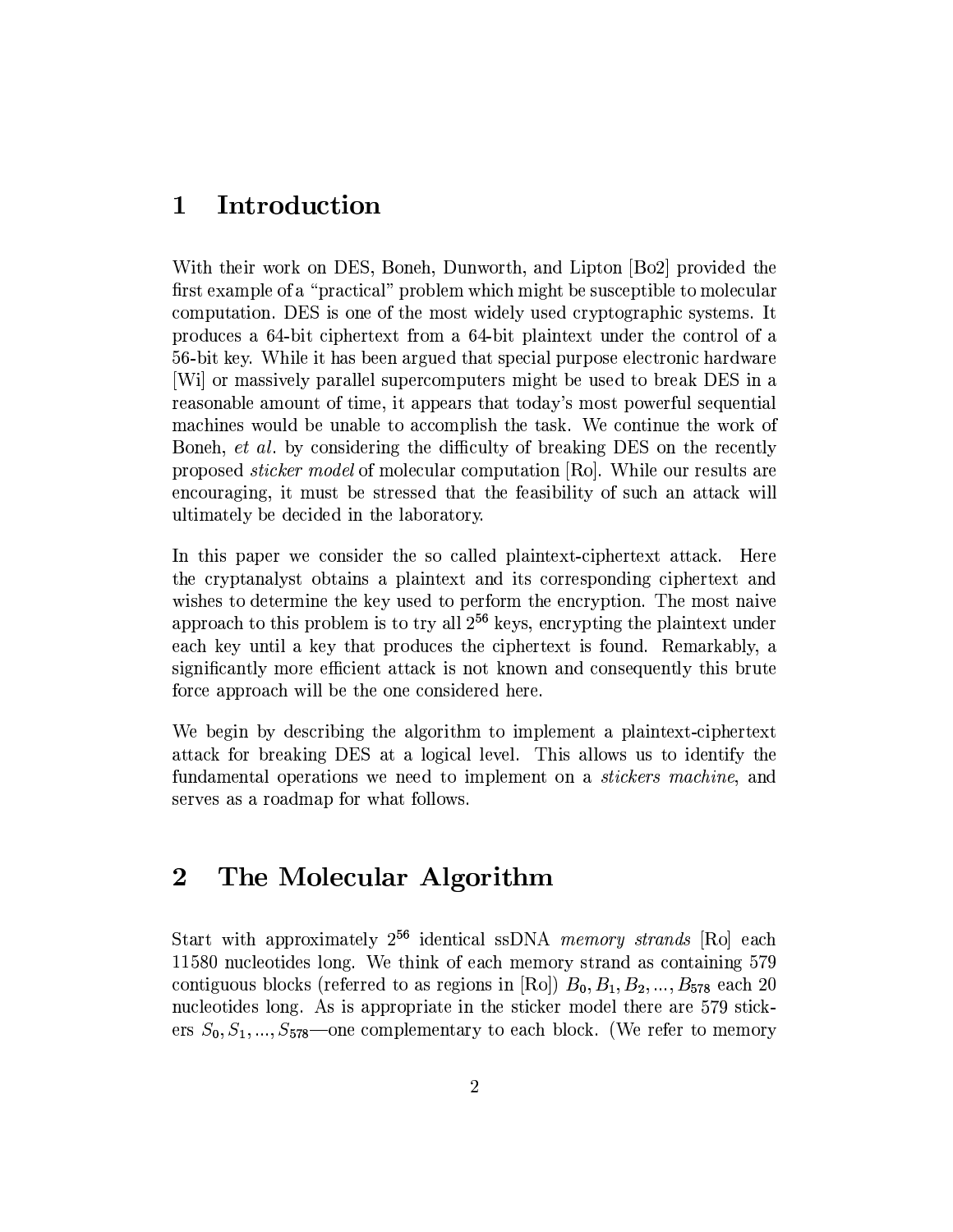strands with annealed stickers as *memory complexes*.) Hence, we consider that each strand represents a 579-bit memory, and we sometimes use  $B_i$  to refer to the bit which  $B_i$  represents. Block  $B_0$  is never set and is used later in the implementation of the algorithm (Subsection 3.1). Blocks  $B_1$  though  $B_{56}$ of the memory strands are used to store a key, the next 64 blocks,  $B_{57},...,B_{120}$ , will eventually encode the corresponding ciphertext, and the remainder of blocks are used for intermediate results during the computation. The *stickers machine* which processes the memory strands to compute the ciphertexts does so under the control of a microprocessor. Because the plaintext is the same in all cases, the microprocessor may store it; we do not need to represent the plaintext on the memory strands. Now, given a plaintext-ciphertext pair, the algorithm is performed in three steps:

- 1. *Input step: Initialize* the memory strands to form memory complexes representing all  $2^{56}$  keys.
- 2. *Encryption step:* On each memory complex *compute the ciphertext* corresponding to the encryption of the plaintext under that complex's key.
- 3. Output step: Select the memory complex whose ciphertext matches the given ciphertext, and read the corresponding key.

The bulk of the work is performed during the second step, where DES data encryption occurs, so we outline it below. Our interest is in demonstrating how DES can be implemented on a molecular computer, and for these purposes the exact details of DES are unnecessary. (For details, see [Na].) We will instead focus on the essential operations required in DES, and how these operations are combined to effect the full algorithm.

DES is a 16-round cipher. In each round a new 32 bit intermediate result is produced. These are designated  $R_1, \ldots, R_{16}$ . We store  $R_{15}$  and  $R_{16}$  in locations  $B_{57}$  through  $B_{120}$  (adjacent to the key), while  $R_1, \ldots, R_{14}$  are stored in locations  $B_{121}$  through  $B_{568}$ . Essentially,  $R_{15}$  and  $R_{16}$ , taken together, form the desired ciphertext. (We encode the ciphertext adjacent to the key for implementation reasons explained in Subsection 3.4.) The left 32-bits and right 32-bits of the plaintext are referred to as  $R_{-1}$  and  $R_0$ , and are known to the controlling microprocessor.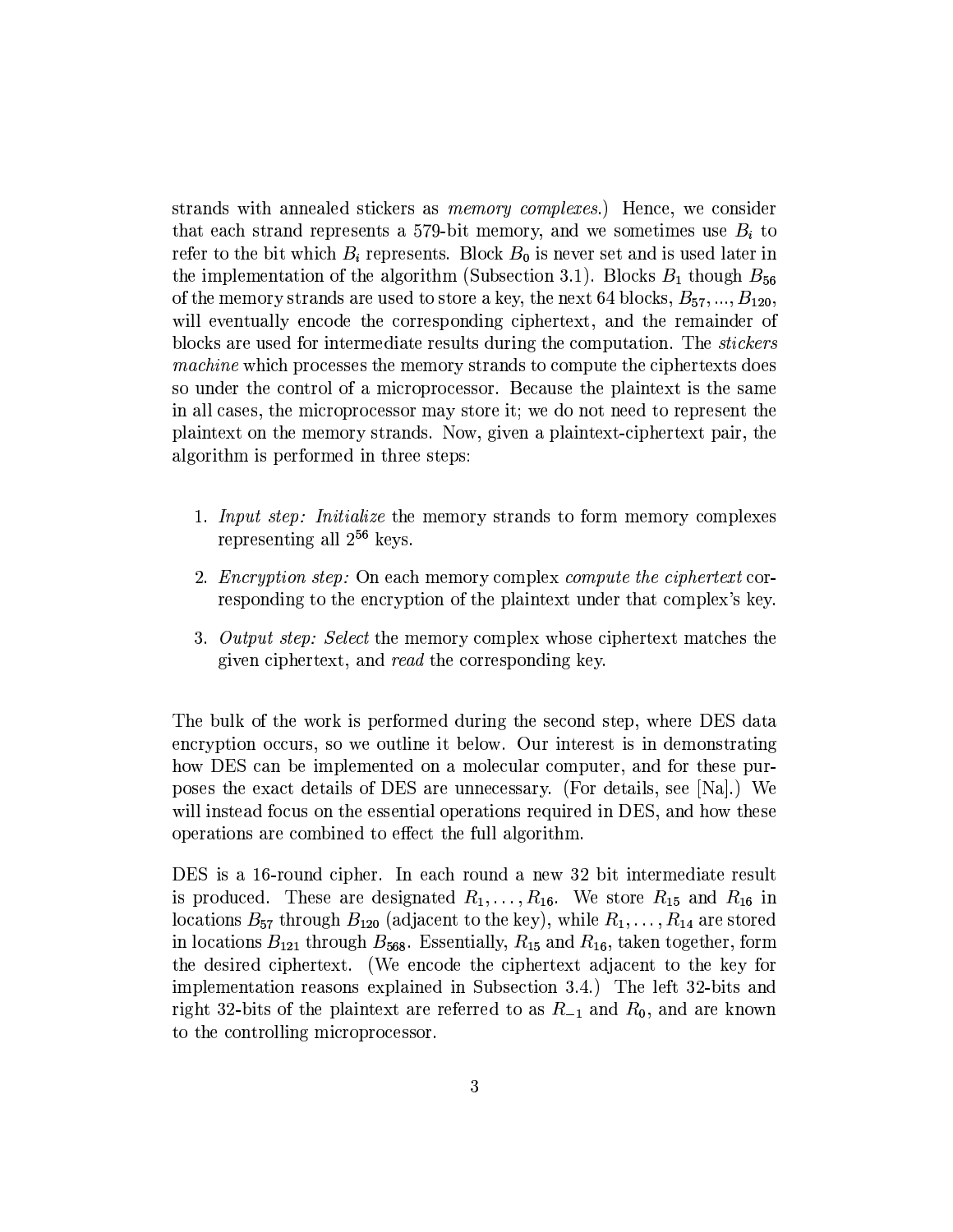Bits  $B_{569}$  through  $B_{578}$  are used as a *workspace* and are written and erased during the course of the computation. Hence, unlike the other bits which are used in a "write once" fashion, these bits may be cleared; for implementation reasons, we always clear the entire workspace at once.

Essentially,  $R_i$  is obtained from  $R_{i-1}$  and  $R_{i-2}$  by the following computation:

$$
R_i = R_{i-2} \oplus S(E(R_{i-1}) \oplus K_i)
$$

where  $\oplus$  denotes exclusive or (x-or),  $K_i$  denotes a round dependent selection of 48 bits from the key,  $E$  denotes the *expand* function which takes the 32 bits of  $R_{i-1}$  and repeats or permutes them to yield 48 bits, and S denotes the *S-function* which takes a 48-bit input and maps it to a 32-bit output. The function E, the function S and the selection  $K_i$  are hard-coded, like the plaintext, into the microprocessor.

In fact, the S-function can be separated into eight independent 6-bit to 4bit functions known as *S*-boxes. Hence, each  $R_i$  may be computed in eight independent operations each of which produces a 4 bit *chunk* of the result. A given chunk is a function of 16 *input bits*: 6 bits of  $R_{i-1}$ , 6 bits of  $K_i$  and 4 bits of  $R_{i-2}$ . We describe the computation of a chunk below:

- 1. 6 bits of  $R_{i-1}$  and 6 bits of  $K_i$  are x-ored to produce a 6-bit result which is then stored in the workspace locations  $B_{569}, \ldots, B_{574}$ .
- 2. One of the S-box functions is applied to bits  $B_{569}, \ldots, B_{574}$  and the 4-bit result is stored in the workspace locations  $B_{575}, \ldots, B_{578}$ .
- 3. Bits  $B_{575}, \ldots, B_{578}$  are x-ored with 4 bits of  $R_{i-2}$  to produce the desired chunk of  $R_i$  which is then stored in the appropriate four blocks of the intermediate result bits  $B_{57}, \ldots, B_{568}$ .
- 4. If the chunk being computed is not the last chunk of  $R_{16}$ , the entire workspace, bits  $B_{569}, \ldots, B_{578}$ , is *cleared* in preparation for future use.

The positions on each memory complex of the 16 input bits required to compute a given chunk depend only on the chunk number  $(1,\ldots,8)$  and the round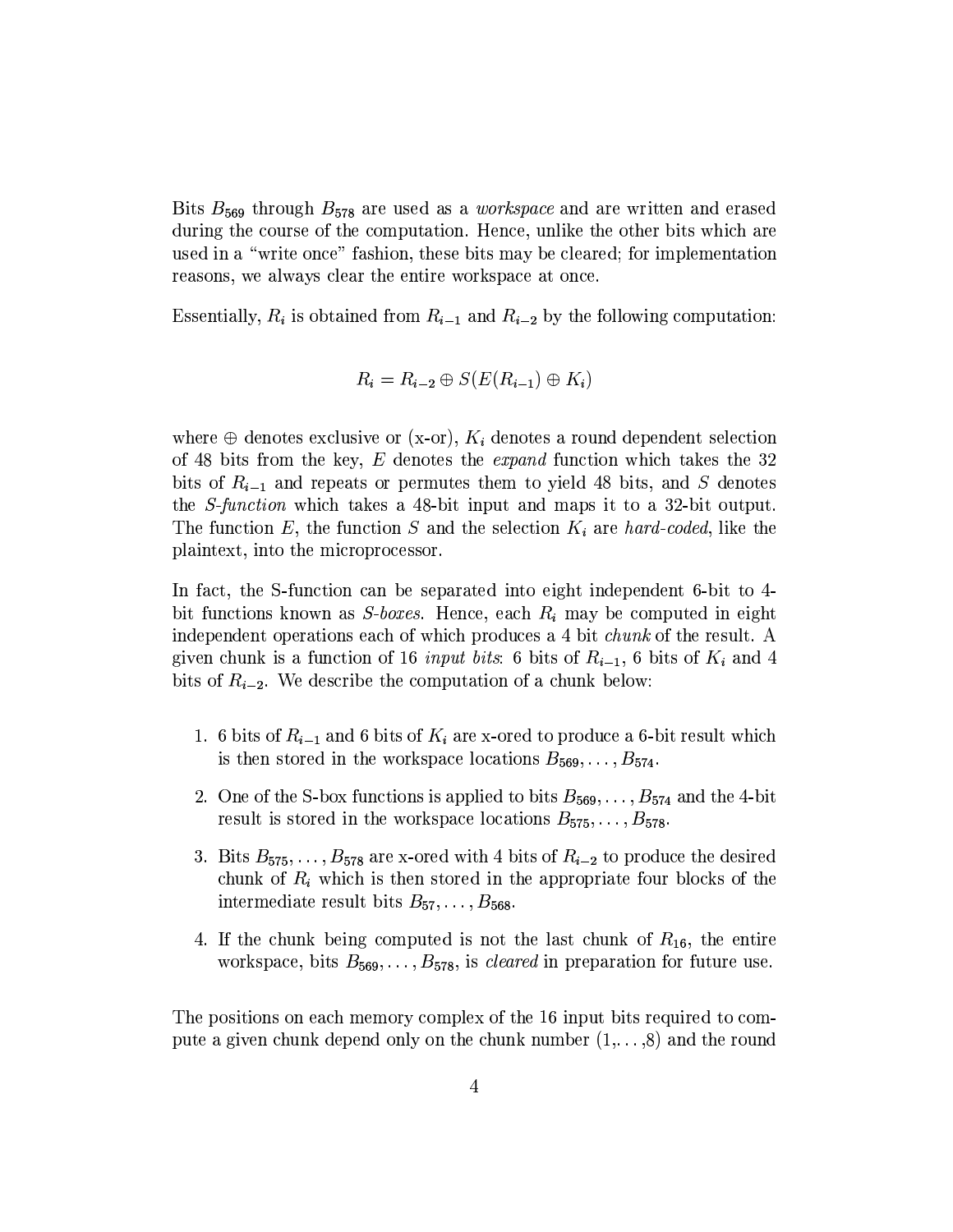number  $(1, \ldots, 16)$ , though the  $0/1$  value of those bits will vary from memory complex to memory complex. The controlling microprocessor knows which positions contain these bits (they are hard-coded) and knows the x-or or S-box which it needs to apply.

We see, then, that encrypting a plaintext with DES comes down to a process of either  $(1)$  selecting 2 bits, producing their x-or, and writing the result in a new bit, or (2) selecting 6 bits, applying an S-box, and writing the resulting 4 bits.

## $\bf{3}$ Implementation

We now turn to implementing the algorithm on a stickers machine. Such a machine, as described in [Ro], may be thought of as a "parallel robotic workstation". It consists of a rack of tubes (data tubes, sticker tubes, and *operator tubes*), some *robotics* (arms, pumps, heater/coolers, connectors, etc.) and a microprocessor that controls the robotics. Roweis *et al.* assume that the components of the robotics and a set of three data or operator tubes may be arranged to perform any of the following four operations: separate, combine, set and clear.

We assume that the robotics are capable of an extended set of operations:

- 1. Parallel separate. The robotics can separate the DNA from each of 32 data tubes into two more data tubes by using 32 separation operator tubes at once.
- 2. Parallel combine. The robotics can combine the DNA from 64 different data tubes into one data tube at once. We assume that the blank operator *tube* used for a *combine* in [Ro] is really just a connector which is part of the robotics.
- 3. Parallel set. The robotics can, using one sticker tube with stickers  $S_k$ , set the bit  $B_k$  on the complexes in 64 different data tubes at once. We assume the *sticker operator tube* used for *set* in  $\lbrack \mathrm{Ro} \rbrack$  is just a filter that can be built into the robotics.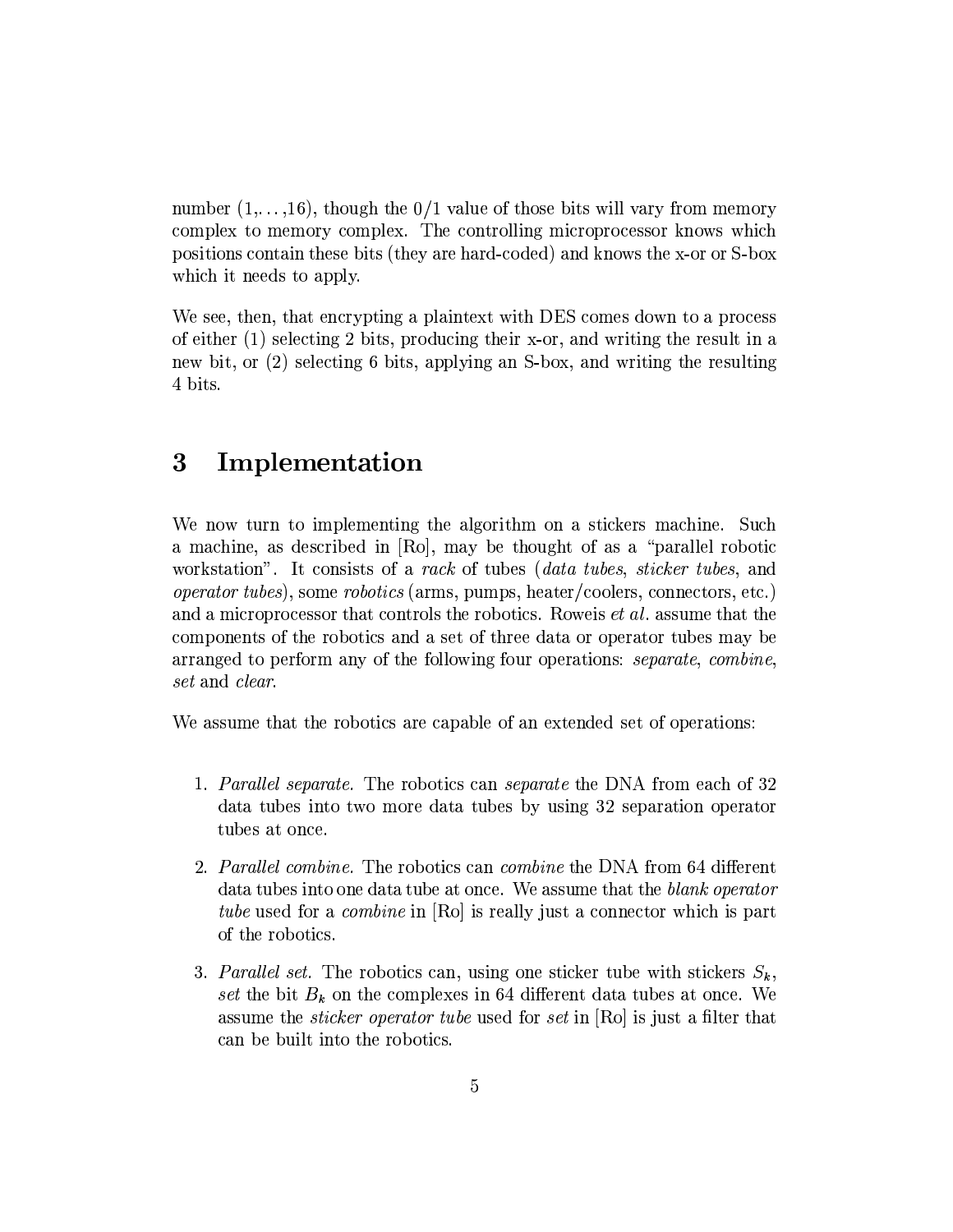4. Clear. The robotics can clear the workspace bits on all complexes in one data tube. We assume that the stickers on the workspace are removed simultaneously. Hence the workspace blocks may be implemented using so called *weak regions* [Ro]. Again, we assume the *sticker operator tube* used for *clear* in [Ro] is just a filter that can be built into the robotics.

Hence, we perform the above four operations using just *data tubes* that may hold DNA memory complexes, *sticker tubes* that are (for the purpose of the computation) an inexhaustible source of a particular sticker  $S_k$ , and separation *operator tubes* that hold probes for a particular block  $B_k$ .

In the following subsections we describe, where applicable, the implementation of the molecular algorithm using these operations and, for the purposes of estimating the *time* and *space* required by a stickers machine we keep track of the following three *resource* quantities:

- 1. Total *steps*. We define the number of *steps* as the number of *parallel* separations, parallel combines, parallel sets or clears that any given complex experiences *after* it has been initialized. Hence, we count the operation of the robotics on a large number of tubes in parallel as a single step and ignore the (perhaps serial) process of moving data and operator tubes.
- 2. Total rack tubes. We define the number of rack tubes to be the total number of data tubes, sticker tubes, and separation operator tubes used during the computation. All of the tubes are reusable, so we only need copies of a tube if a particular kind of tube must be used more than once in a parallel operation. We note that we never need duplicates of sticker tubes—our robotics are incapable of using more than one sticker tube at once. We will however need duplicate separation operator tubes and many data tubes since we often wish to separate complexes in several different data tubes on the same bit  $B_i$  at once.
- 3. Maximum number of *active tubes* per operation. We define the number of *active tubes*, for any time during the computation, as the number of tubes which the robotics have removed from the rack and are currently processing. Note that the maximum number of active tubes defines the width of the parallelism used by our algorithm and hence it must match the parallelism built into our robotics.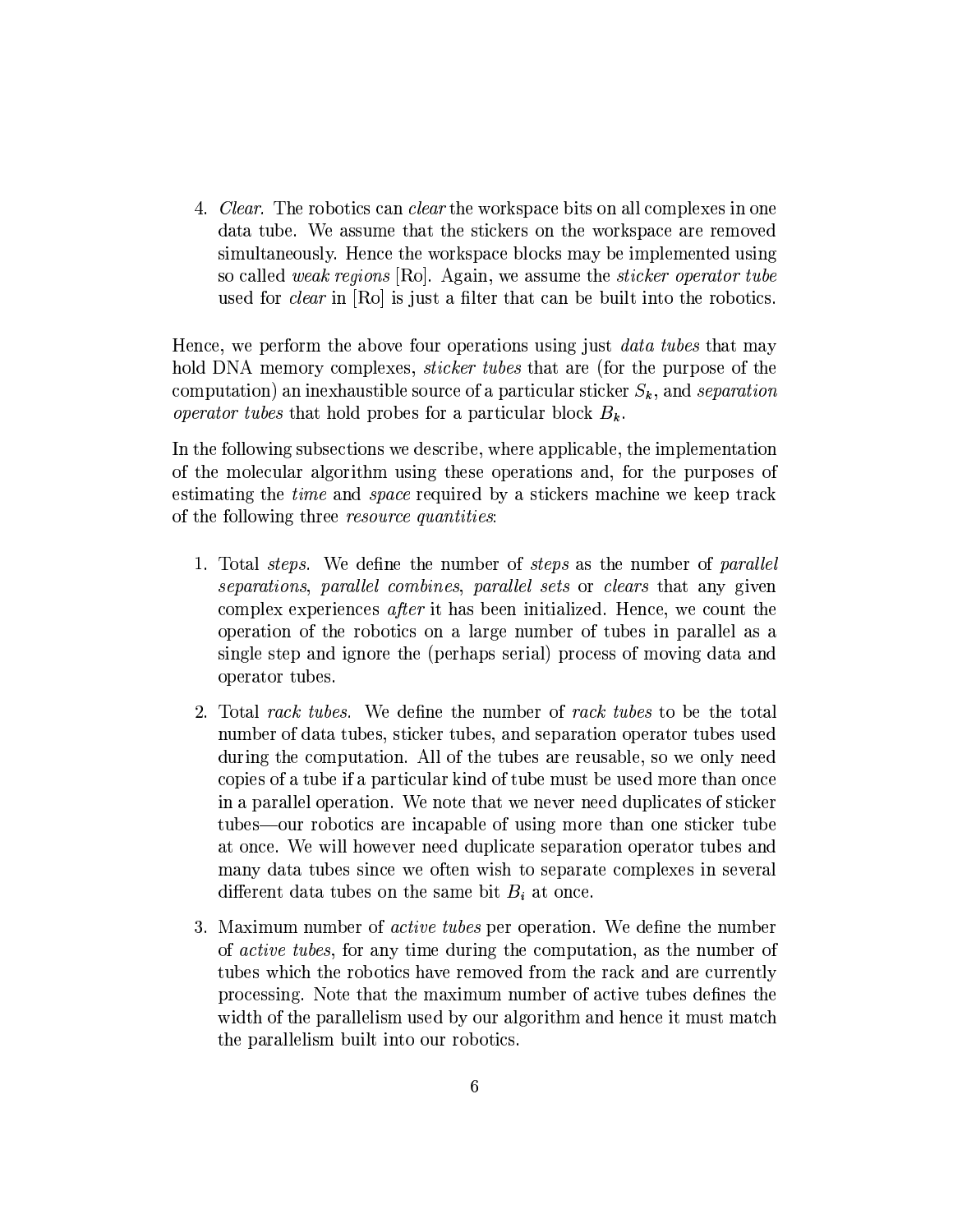We note that these quantities are applicable for only for the *computation* of *the ciphertexts* (step 2 of the molecular algorithm) and the *selection* of the given ciphertext (the first part of step 3 of the molecular algorithm). These parts of the molecular algorithm require only the operations given above and hence are performed using the stickers machine. The *initialization* of the memory complexes and final *reading* of the key, however, use some operations that are not included above *(i.e.* dividing the contents of a tube into two tubes, PCR amplification, ligation, etc.) These special operations are used at most once during the implementation of the molecular algorithm and we assume that they could be performed by the human operator of the stickers machine in a reasonably short amount of time (a few hours) and in a small space (a few tubes). Hence they are ignored in the final discussion of the resources required by a stickers machine (Subsection 3.5).

#### $3.1$ Initialization of the memory strands

First we must create the initial tube encoding keys. Our desire is to have each of the  $2^{56}$  memory strands store a different key. This might be accomplished, for example, in the following way:

- 1. Divide the memory strands into two tubes, A and B.
- 2. Add an excess of  $S_1$  through  $S_{56}$  to tube A and allow them to saturate the first 56 blocks on each strand.
- 3. Use the complement of  $B_0$  as a probe to *separate* the memory complexes in tube  $A$  from the excess stickers.
- 4. Add tube  $B$  to tube  $A$ .
- 5. Heat and cool tube  $A$  to randomly reanneal the stickers.

The memory complexes produced by this process appear to be reasonably modeled with a Poisson distribution; it is expected that approximately 63% of keys will be represented and that, on average, there is one of each key. Hence, if no errors are committed during the computation, we have a reasonable chance of recovering the key for a ciphertext of interest. Of course, the chance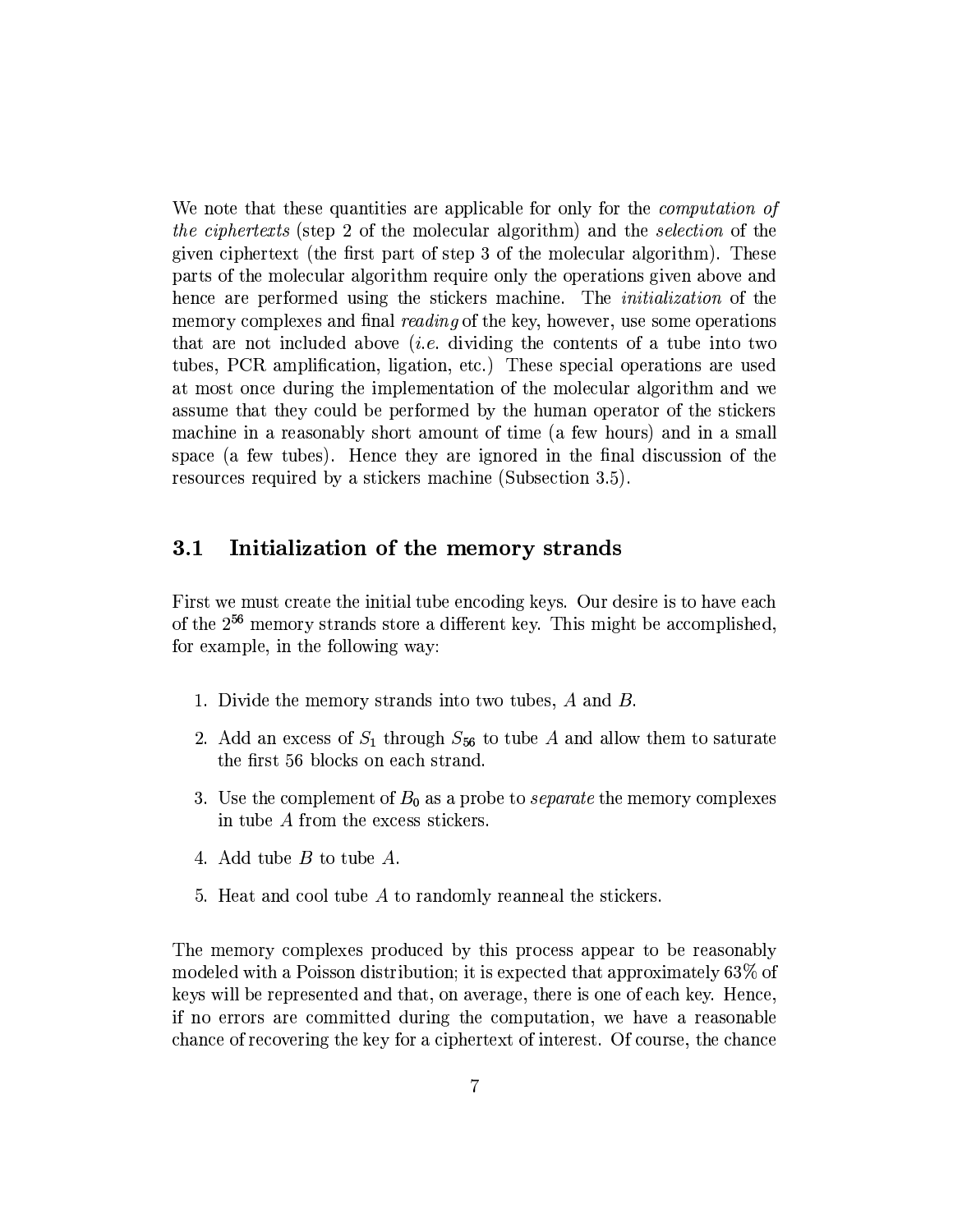of succeeding can be increased by starting with more memory strands. To insure that approximately 95% of the keys are represented and that on average three copies of a key are present, we could simply use three times as much DNA. These issues are discussed in more detail in the Section 4.

#### $3.2$ Implementing the fundamental operations

As discussed in Section 2, the DES encryption algorithm is a composition of just two simple functions:

- x-ors which are 2-bit input to 1-bit output maps,
- S-boxes which are 6-bit input to 4-bit output maps.

The computation of the 2-bit to 1-bit x-or function is illustrated in Figure 1. We now describe the computation of the x-or function  $B_k = B_i \oplus B_j$  in greater detail, give the overhead required, and generalize this to an  $n$ -bit to  $m$ -bit function:

A. Parallel separate the sample two times to yield four data tubes, one for each possible value  $B_i B_j$ . This is accomplished by first using one separation operator tube specific for  $B_i$  and then, in parallel, using two separation operator tubes specific for  $B_i$ . (In Figure 1 the bits being considered are shaded gray.) Roweis et al. model a single separation as an operation involving three active tubes at once: a source data tube, a separation operator tube, and one of two destination data tubes picked up and filled by the robotics in sequence. Hence, during each single separation, three tubes are active at once and three data tubes are used. During the second *parallel separation* above, then, six data tubes are used and six tubes are active.

For an *n*-bit to *m*-bit function this generalizes to:

*Parallel separate* the sample *n* times to yield  $2<sup>n</sup>$  data tubes, one for each value of the *n*-bit input. This requires  $2^{i-1}$  separation operator tubes for the *i*th *parallel separation* (a total of  $2^n - 1$ ). Hence for the *n*th parallel separation  $3 \times 2^{n-1}$  data tubes are required and  $3 \times 2^{n-1}$  tubes are active.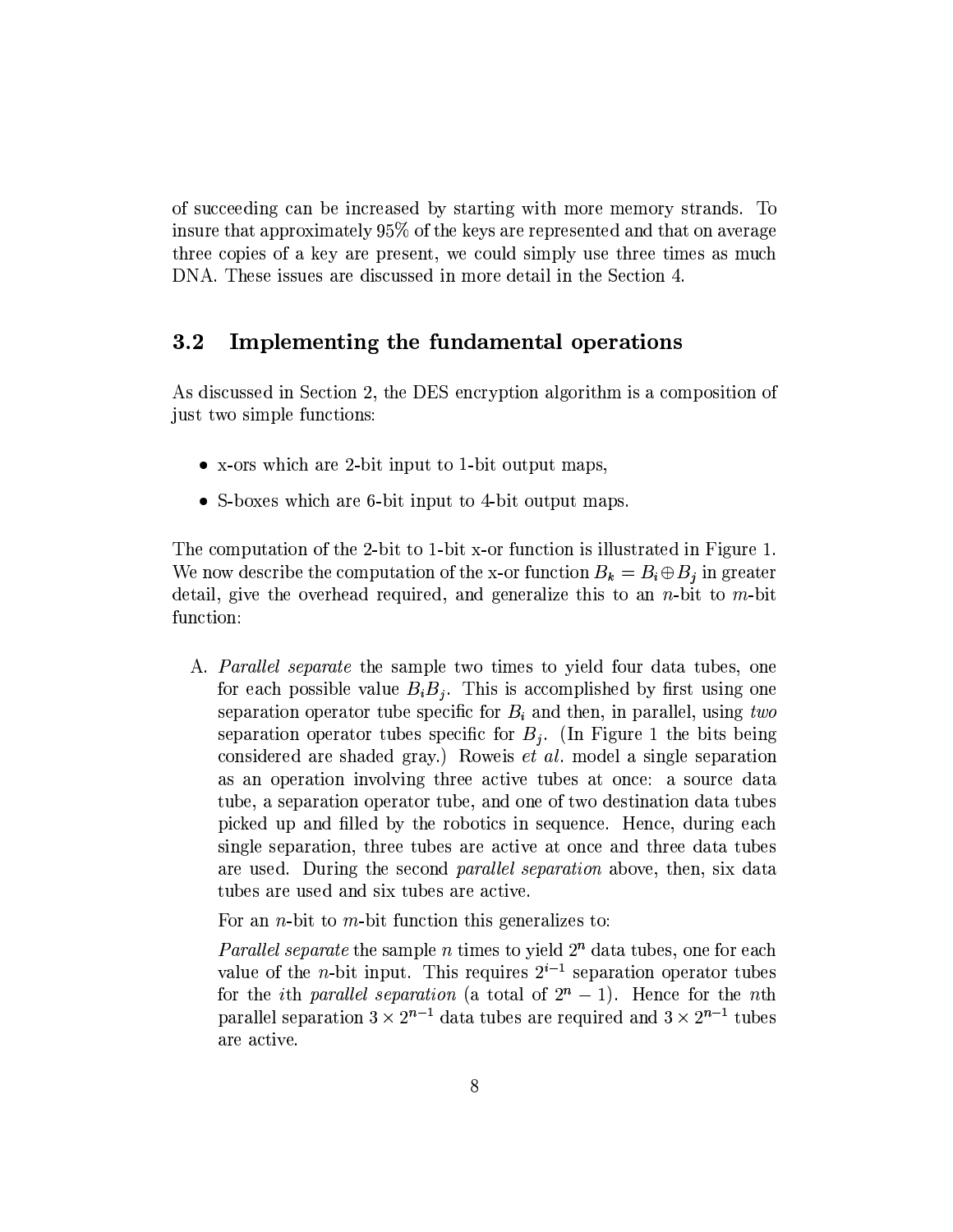

Figure 1: Computation of the 2-bit to 1-bit x-or function:  $B_2 = B_0 \oplus B_1$ .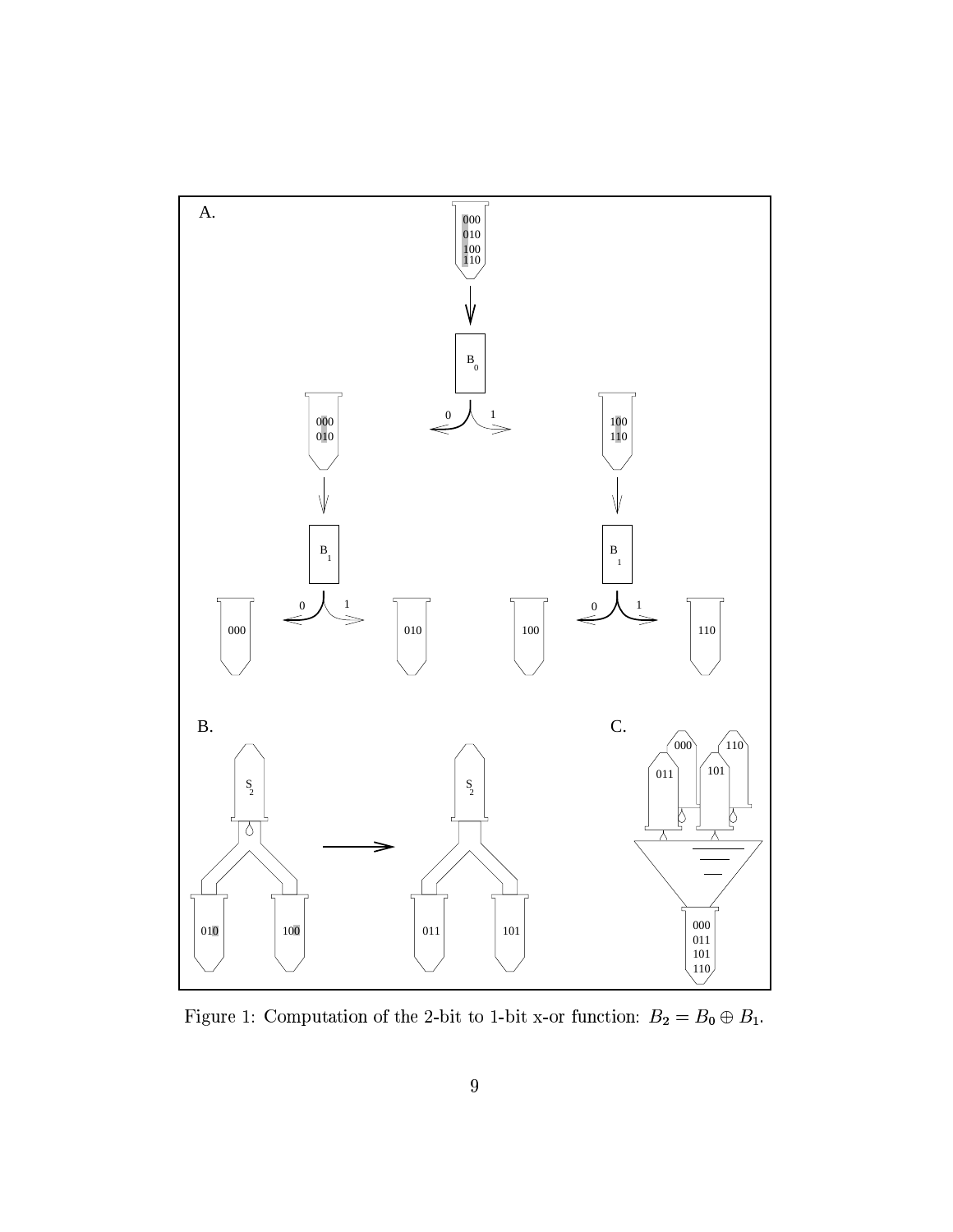B. Parallel set  $B_k$  to 1 with an  $S_k$  sticker for all tubes for which this is applicable. For an x-or this is only applicable when  $B_i B_j = 01$  or 10 but for a general 2-1 function this may require the addition of a sticker to any subset of the four data tubes in parallel. This requires one sticker tube and four data tubes, a total of five active tubes.

For an *n*-bit to *m*-bit function this generalizes to:

*Parallel set* a (possibly different) subset of the  $2<sup>n</sup>$  data tubes m times using a total of m sticker tubes. This requires  $2^n + 1$  active tubes. Note that the subset of data tubes to which the *parallel set* is applied is determined solely by the algorithm stored in the microprocessor.

C. Parallel combine the contents of all four data tubes into one data tube. This requires five data tubes and hence five active tubes.

For an *n*-bit to *m*-bit function this generalizes to:

*Parallel combine* the contents of all  $2<sup>n</sup>$  data tubes into one data tube. This requires  $2^n + 1$  data tubes and  $2^n + 1$  active tubes.

At the end of our x-or operation, all of our DNA has been returned to a single tube.

In general, an *n*-bit to *m*-bit function requires  $n+m+1$  steps,  $2^n-1$  separation operator tubes (specific to various bits), m sticker tubes, a maximum of  $3 \times$  $2^{n-1}$  data tubes, and a maximum of  $3 \times 2^{n-1}$  active tubes.

At this point we can see that one of the resource quantities of interest, the maximum number of *active tubes* has already been specified. An 6-bit to 4-bit S-box is the biggest *n*-bit to *m*-bit function we implement in DES so we never use more than 96 active tubes. (The only other operation used in the algorithm, *clear*, uses but one active tube.)

The number of rack tubes is the sum of the data, sticker and separation tubes used but we may not simply sum up these numbers for an S-box and regard the result as its contribution to the computation. Data tubes are interchangeable so we know that the maximum number used in an  $S-box-96$ —will be the data tube contribution to the total rack tube count. However, sticker tubes and separator tubes have an identity, they are associated with a particular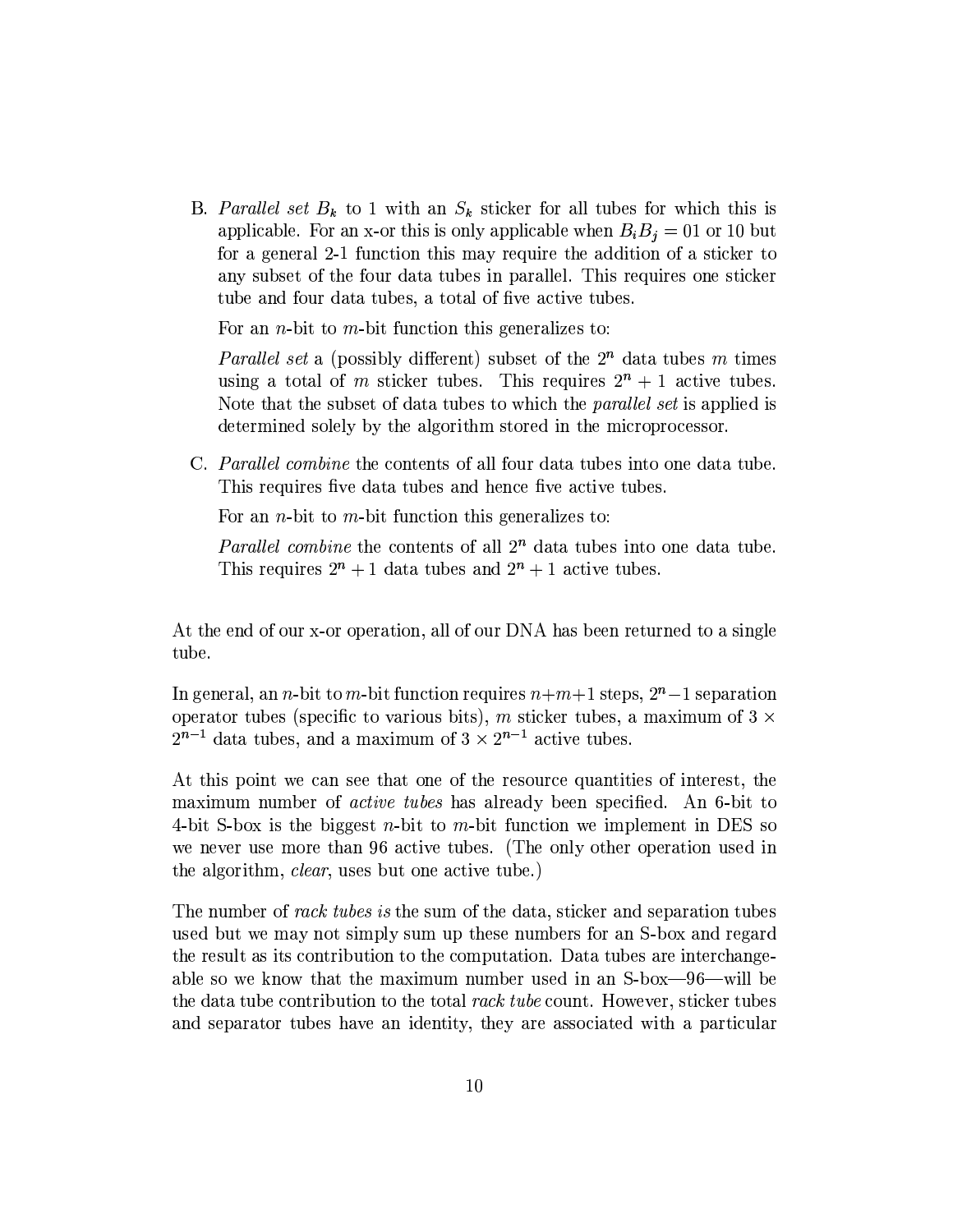block of the memory complexes. For the calculation of rack tubes (and total steps as well) we need to consider more details of the molecular algorithm.

Thus, in the next subsection we consider how the x-ors and S-boxes used to compute DES are composed, count the total number of steps, and discuss ways to plan our use of separation operator tubes and sticker tubes to minimize the total number of rack tubes.

#### $3.3$ Computing the ciphertexts

We recall that the basic unit of computation in our molecular algorithm is a 4 bit *chunk* that is computed using a composition of x-ors and S-boxes which takes 16 bits of input. For any given chunk the positions of these 16 input bits are the same for *every* memory complex. Thus the positions of the input bits are *hard-coded* into the microprocessor and we ignore their exact values in what follows.

From our consideration of  $n$ -bit to  $m$ -bit functions, we know that 4 steps are required to compute an x-or and 11 steps are required to compute an S-box. From this it follows that to compute a chunk requires  $6 \times 4 + 11 + 4 \times 4 = 51$ steps. After a chunk is computed, if the workspace is to be used again, it must be *cleared*. To complete the computation requires computing  $16 * 8 = 128$ chunks, and *clearing* the workspace 127 times; hence the total number of steps required is 6655.

During the computation of an x-or, one separation operator tube is required to *separate* on the first bit, and two separation operator tubes are required to *separate* (in parallel) on the second bit. To economize on separation operator tubes when performing x-ors we choose to *separate* first on a bit for which there are many instances of that "kind" of bit on the memory complex, and second on a bit for which there are only a few instances of that "kind" of bit. Hence, for each x-or involving a bit of  $R_{i-2}$  (of which there are 448 possibilities from  $R_1, \ldots, R_{14}$  and a bit from the workspace  $B_{575}, \ldots, B_{578}$ (of which there are only 4), we *separate* on the  $R_{i-2}$  bit first and the workspace bit second. Likewise, for each x-or involving a bit of  $R_{i-1}$  (of which there are 480 possibilities from  $R_1, \ldots, R_{15}$  and  $K_i$  (of which there are 56 possibilities), we separate on the  $R_{i-1}$  bit first and the key bit second. It follows that for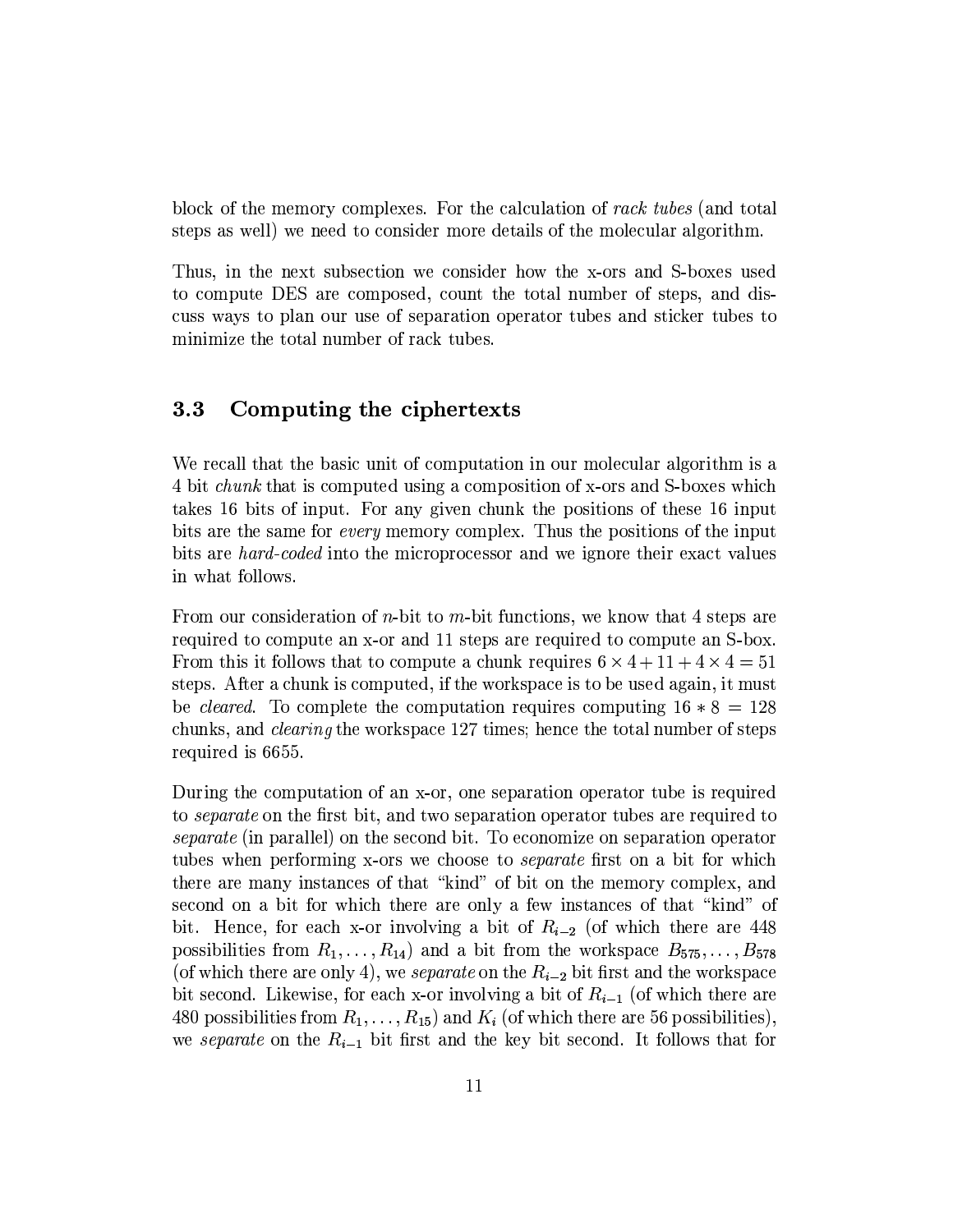each of the bits from  $R_1, \ldots, R_{15}$  one separation operator tube specific to that bit is needed and, for each of the bits of K and each of the bits  $B_{575}$ ,...,  $B_{578}$ two separation operator tubes specific to that bit are needed. Hence these bits require a total of  $480 + 2 \times 56 + 2 \times 4 = 600$  separation operator tubes.

The implementation of the S-boxes demonstrates another way that we may economize on separation operator tubes: frequently used subcomputations do not require that we use up a new bit (and consequently another separation operator tube) every time they are run. Instead their input and output may be stored on a rewritable region of the memory complex—hence our placement of the input to the S-boxes in the first six workspace positions and the output in the last four workspace positions. Because of this, even though there are eight different S-boxes (one for each chunk) they all may use the same separation operator tubes and sticker tubes (though, under control of the microprocessor, the stickers are applied differently for each S-box). The S-boxes, then, only require an additional 63 separation operator tubes to *separate* the DNA into all possible 6-bit strings  $B_{569}, \ldots, B_{574}$ .

Thus, to complete the ciphertext generation stage of the algorithm, we require 663 separation operator tubes. In all,  $512+10 = 522$  sticker tubes are required to hold the stickers used to write the intermediate results and workspace bits. (Recall that our robotics only use one sticker tube at a time.) The greatest number of data tubes used during the computation is 96, during the final parallel *separation* step of an S-box computation. In total  $663 + 512 + 96 =$ 1271 rack tubes are required to compute the ciphertexts.

# $3.4$ Selecting the given ciphertext and reading the correct key

Once the ciphertexts have been computed, the desired key can be *selected* by searching for the complex which has the given ciphertext encoded next to its key. This requires 64 *separation* steps. Upon isolating the desired complex, it is necessary to read its key. Reading could be attempted using single molecule detection and a binary tree decoding as described in  $\lbrack \text{Ro} \rbrack$ . However, it is not clear that such an approach can be satisfactorily carried out in lab. Below we describe two additional approaches, each of which entails some modification of the methods described in the previous sections: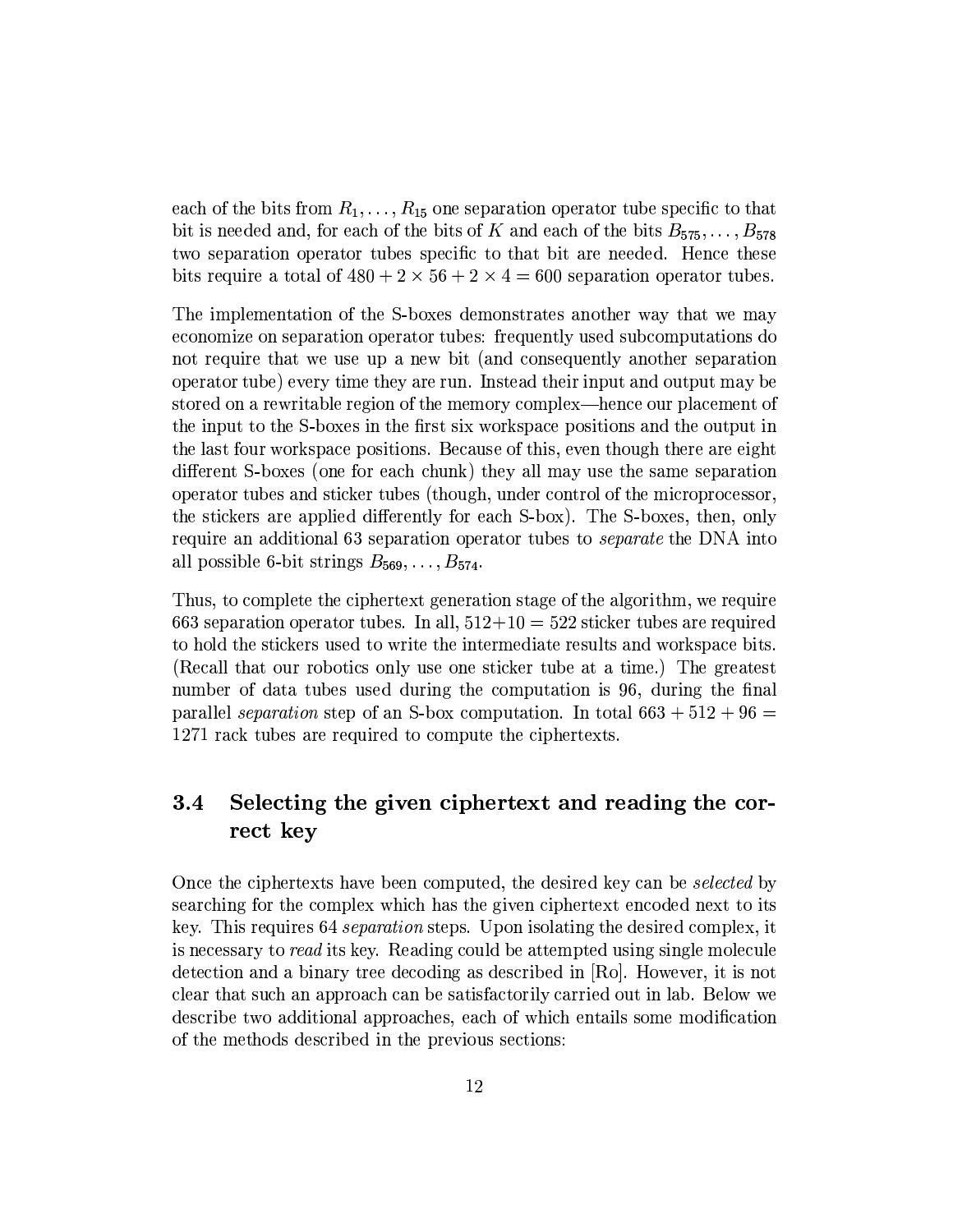- In the first approach, the memory strands are 5' biotinylated. Once the ciphertexts have been computed, as described in the previous sections, the memory complexes are transformed *en masse* into single-stranded form. One way to accomplish this is as follows:
	- $\alpha$  . The state  $\alpha$  are the state of the state of the state of the state of the state of the state of the state of the state of the state of the state of the state of the state of the state of the state of the state of shares the 3' and 5' 8-mers with  $S_i$  but which differs from it in the middle 4-mer.
	- 2. Add an excess of the  $S_i'$  to the final solution under conditions which favor annealing despite the mismatches.
	- 3. Add ligase. Each memory complex now has a heteroduplex region in its key-ciphertext section where the non-memory strand consists  $\blacksquare$ original decision to place the ciphertext next to the key on the memory strands is no longer a mystery. Our placement minimizes the number of ligations which must be successful for a strand which encodes both the ciphertext and key to form.
	- 4. Separate out the biotinylated memory strands using a streptavidin- $\bullet$  . The state of the state of the state of the state of the state of the state of the state of the state of the state of the state of the state of the state of the state of the state of the state of the state of the st solutions.

This process essentially converts Sticker memory complexes into *Lipton*  $style$  memory strands [Li] for which each block has one of two unique  $\blacksquare$ be selected (by applying the usual 64 separation steps), PCR amplified (using  $S'_0$  and the complement of the last ciphertext bit as primers), and  $read$  (with standard DNA sequencing).

Notice that, once created, the library of solutions can be replicated by PCR and hence multiple copies can be made. Each such copy is essentially a codebook consisting of (key, ciphertext) pairs. This codebook \~?&h^?&0J@<t9fyLN?g[
;MIytJ OQP <sup>z</sup> ( !}na;Mt¦sJf|[Bh !\$#}x=fyJ\0;=@[
;~[sJf|[BhU} P sJf|[Bh  $\overline{\phantom{a}}$  ,  $\overline{\phantom{a}}$  ,  $\overline{\phantom{a}}$  ,  $\overline{\phantom{a}}$  ,  $\overline{\phantom{a}}$  ,  $\overline{\phantom{a}}$  ,  $\overline{\phantom{a}}$  ,  $\overline{\phantom{a}}$  ,  $\overline{\phantom{a}}$  ,  $\overline{\phantom{a}}$  ,  $\overline{\phantom{a}}$  ,  $\overline{\phantom{a}}$  ,  $\overline{\phantom{a}}$  ,  $\overline{\phantom{a}}$  ,  $\overline{\phantom{a}}$  ,  $\overline{\phantom{a}}$ hU} sJS9[^<9xMx=SJ\_fK;gh?}AJ@t{3<aIKS\_L;u<ap8?&0J@<t9fyLN?g[
;MIyt <sup>Ò</sup> wx <&p8?[
;d?&h2<~<3>E  $\mathcal{A}=\mathcal{A}^{\mathcal{B}}$  , and the set of the set of the set of the set of the set of the set of the set of the set of the set of the set of the set of the set of the set of the set of the set of the set of the set of the se distributed and used to speed up subsequent attacks on DES.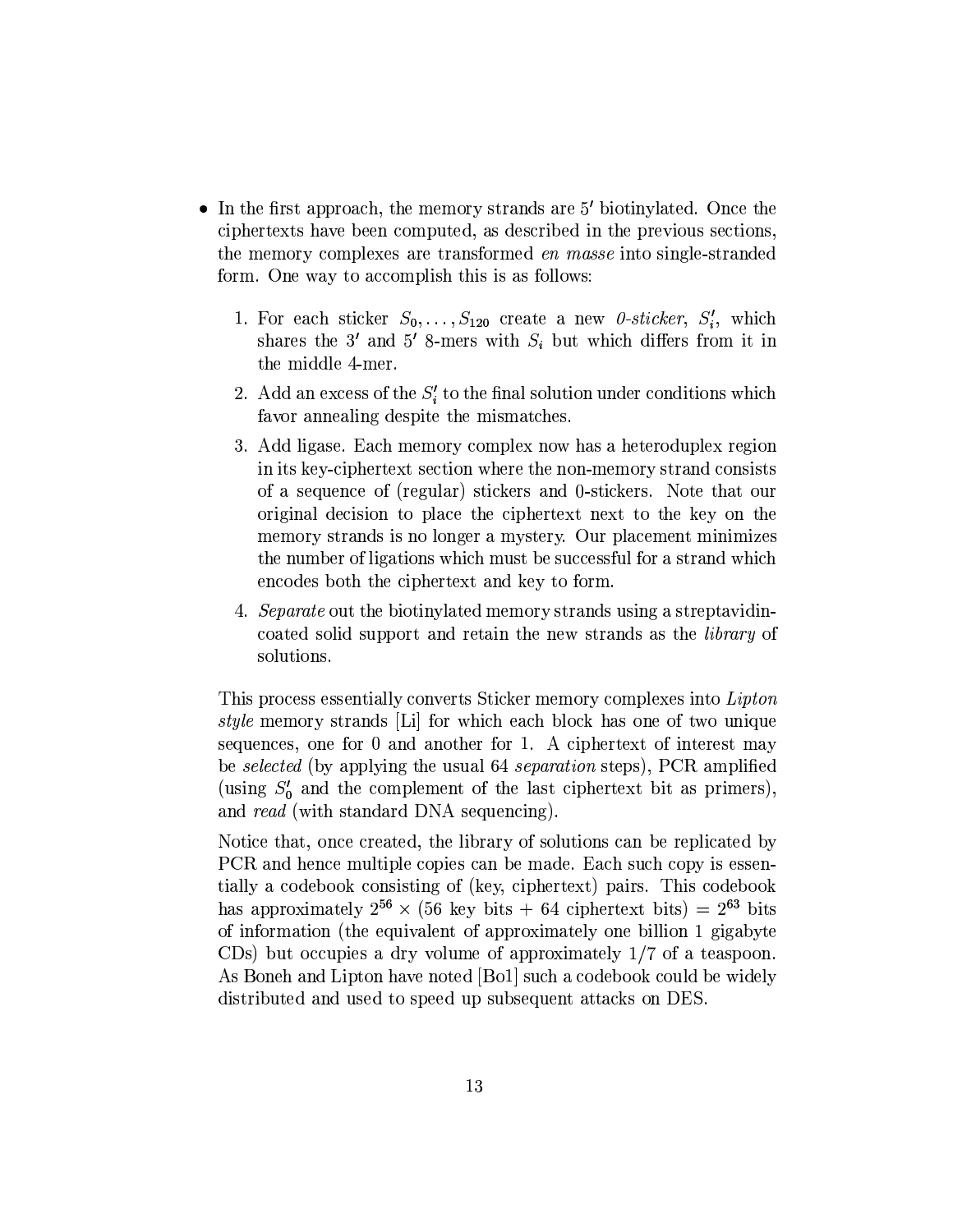- In the second approach to *reading*, instead of converting to Lipton style memory strands after the computation of ciphertexts, a Lipton-Sticker hybrid model for encoding the initial memory complexes is used.
	- 1. Make single-stranded DNAs representing all  $2^{56}$  keys using the encoding of Lipton. Additionally, guarantee that each key strand begins and ends with the same short PCR primer.
	- 2. Ligate, to each of the Lipton key strands, identical 522 bit Sticker memory strands.
	- 3. Proceed to compute DES as usual.
	- 4. Perform 64 *separations* on the result to obtain the complex carrying the desired ciphertext.
	- 5. Perform PCR using the primers which bound the Lipton style key sequence. The key sequence will be amplified exponentially and may be sequenced.

We note that all of the techniques for *selecting* a desired ciphertext discussed here and in  $\vert \text{Ro} \vert$  would require 64 separation operations so we approximate that this process requires an additional 64 steps. Further, we note that to effect all 64 separations an additional 32 separation operator tubes specific to the bits of  $R_{16}$  (in addition to the 32 separation operator tubes already counted for  $R_{15}$ ) are required.

#### $3.5$ **Discussion**

In summary, to find the key for a DES-encoded plaintext-ciphertext pair, we first create memory complexes representing all keys, then we compute the ciphertext corresponding to each key (6655 steps), and finally we select and read the key of interest (64 steps). This requires a total of 6719 steps, each of which is one of the operations described above.

The actual running time for the algorithm depends on how fast the operations can be performed. If we assume, as we might if a graduate student had to perform each operation, that each operation requires 1 day, then the computation will require 18 years. If each operation requires 1 hour (Boneh et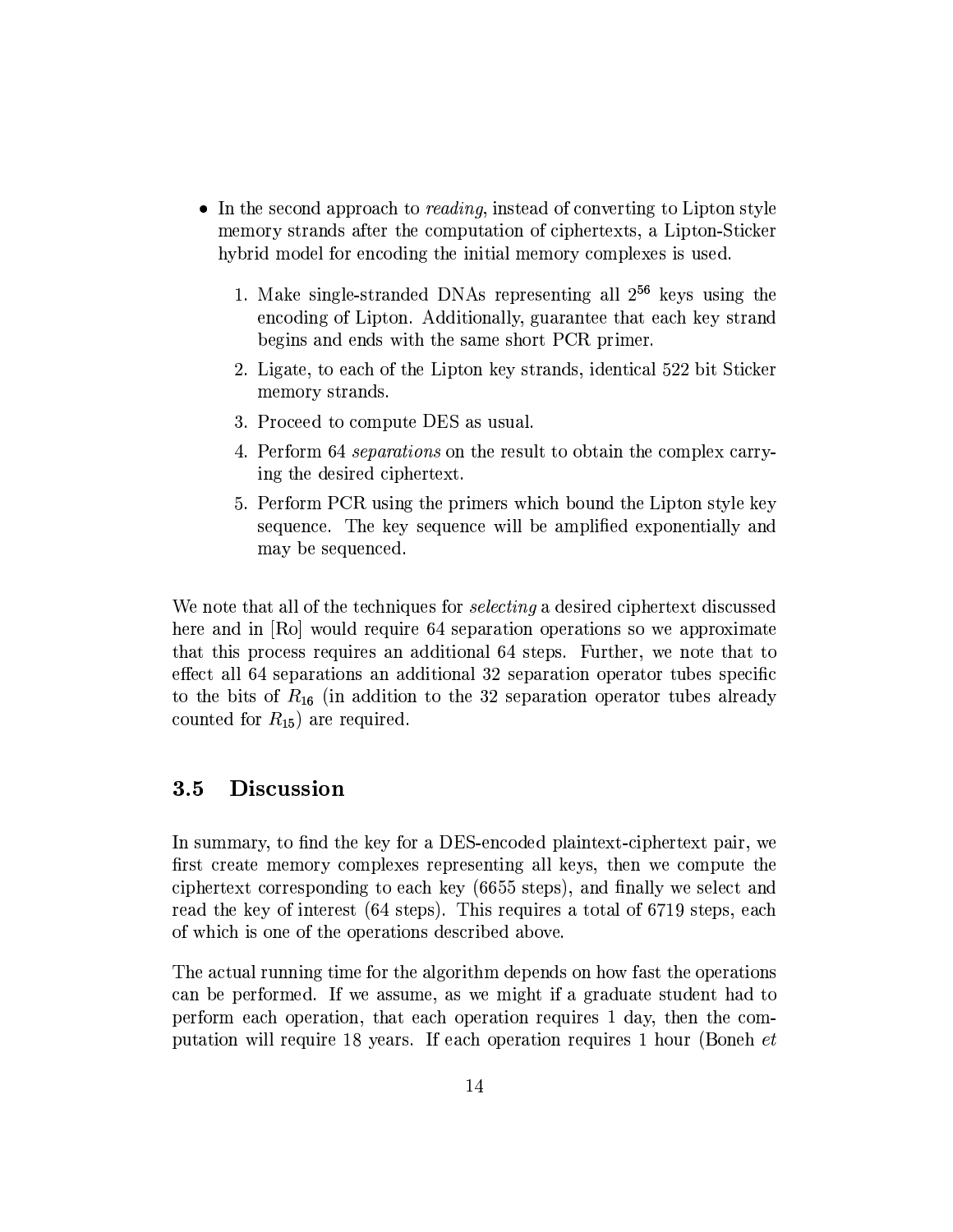al. assume 2.4 hours,  $[Bo2]$  then the computation will require approximately 9 months. If each operation can be completed in 1 minute, perhaps using a robotic stickers machine, then the computation will take 5 days. Finally, if the effective duration of a step can be reduced to 1 second, perhaps by running the algorithm in a continuous flow *parallel refinery* [Ro], then the effort will require 2 hours.

The size of the rack is dictated by the amount of DNA used. When the  $2^{56}$ memory complexes have half of their sticker positions occupied, as we expect will be the case at the end of the computation, they weigh approximately .7 g and, in solution at 5 g/liter, would occupy approximately 140 ml. Hence, the volume of the 1303 rack tubes (1271 for ciphertext computation, an additional 32 for ciphertext selection) need be no more than 140 ml each. It follows that the rack tubes occupy, at most, 182 L and can, for example, be arrayed in a rack 1 m (approximately 39 inches) long and wide and 18 cm (approximately 7 inches) deep. Since the robotics must be able to operate on 96 *active* tubes in parallel we approximate the volume required by the robotics, give or take some arms and pumps, as  $13 L-1/14$ th the volume of the rack. The microprocessor is likely to be quite small. Thus, it is reasonable to assume the entire machine would fit on a desktop.

It is worth pointing out that, for much of the computation, the robotics are not processing at full capacity (96 tubes) and many of the tubes are sitting idle. Hence it may be possible to increase the parallelism significantly by pipelining the computation.

### **Analysis of Errors**  $\boldsymbol{4}$

We say that an error has occurred whenever a memory complex is transformed in an unintended way or ends up in an unintended place. Hence, there are many kinds of errors that can occur during the operation of our DNA computer: strands can break, stickers can fall off one memory complex and reanneal to another, complexes can be "lost" on the walls of a tube, complexes can end up in the wrong tube following a *separation*, etc.

For each operation, we define its error rate to be the fraction of molecules that commit an error during that operation. Some operations are more prone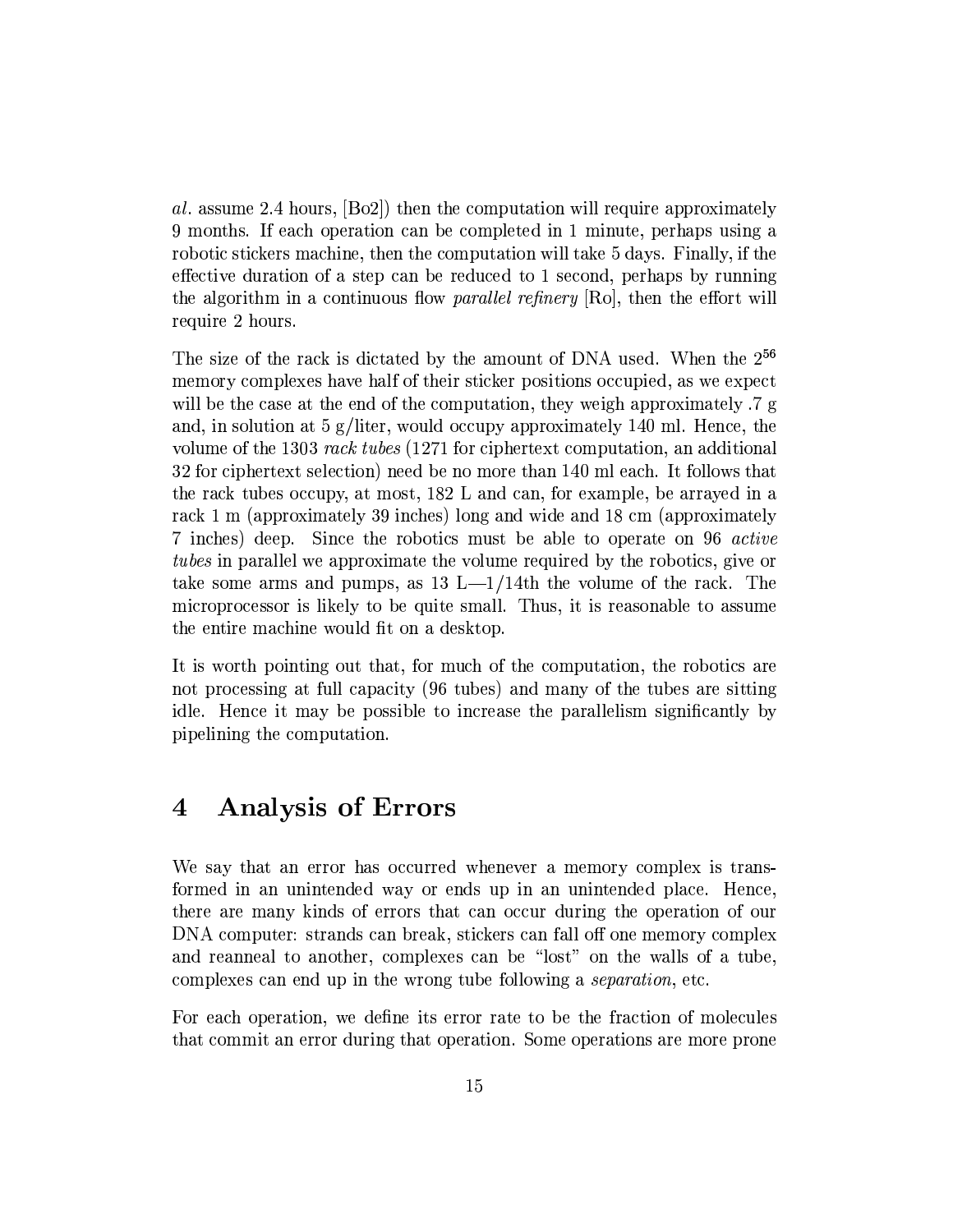to errors than others. To simplify our analysis, we define  $E$  to be the error rate of the worst operation and assume that all of the operations have error rate E. Note that  $1 - E$  corresponds to what chemists call yield. Hence an error rate of  $10^{-4}$  corresponds to a step yield of 99.99%.

Given an input ciphertext-plaintext pair, it is possible that several different keys map the ciphertext into the plaintext (though for DES, it seems unlikely that the number of such keys would be large). All such keys will be called *winning keys.* Under ideal conditions, after the codebook is created and the separation on the input ciphertext performed, we are left with a *final tube* with the following properties:

- 1. For each winning key there is at least one complex encoding it.
- 2. All complexes that are there encode winning keys.

In reality this can fail for either of two reasons. First, complexes encoding winning keys may be missing, either because they were not created during initialization or because they encountered an error during the computation. Second, there may be *distractors*: complexes which do not encode winning keys, but due to errors end up in the final tube anyway. In subsection 4.1 we analyze the probability that a winning key has a complex encoding it in the final tube. In subsection 4.2 we calculate the expected number of distractors in the final tube.

We make the following assumptions:

- 1. After the initialization step, each complex encodes a 56-bit key chosen at random (*i.e.* chosen from the space of all  $56$ -bit keys with equal probability).
- 2. DES with the input plaintext maps each of the keys to a random ciphertext.
- 3. A complex which encounters an error during the computation produces a random ciphertext *(i.e.* unrelated to the ciphertext normally associated with that complex's key).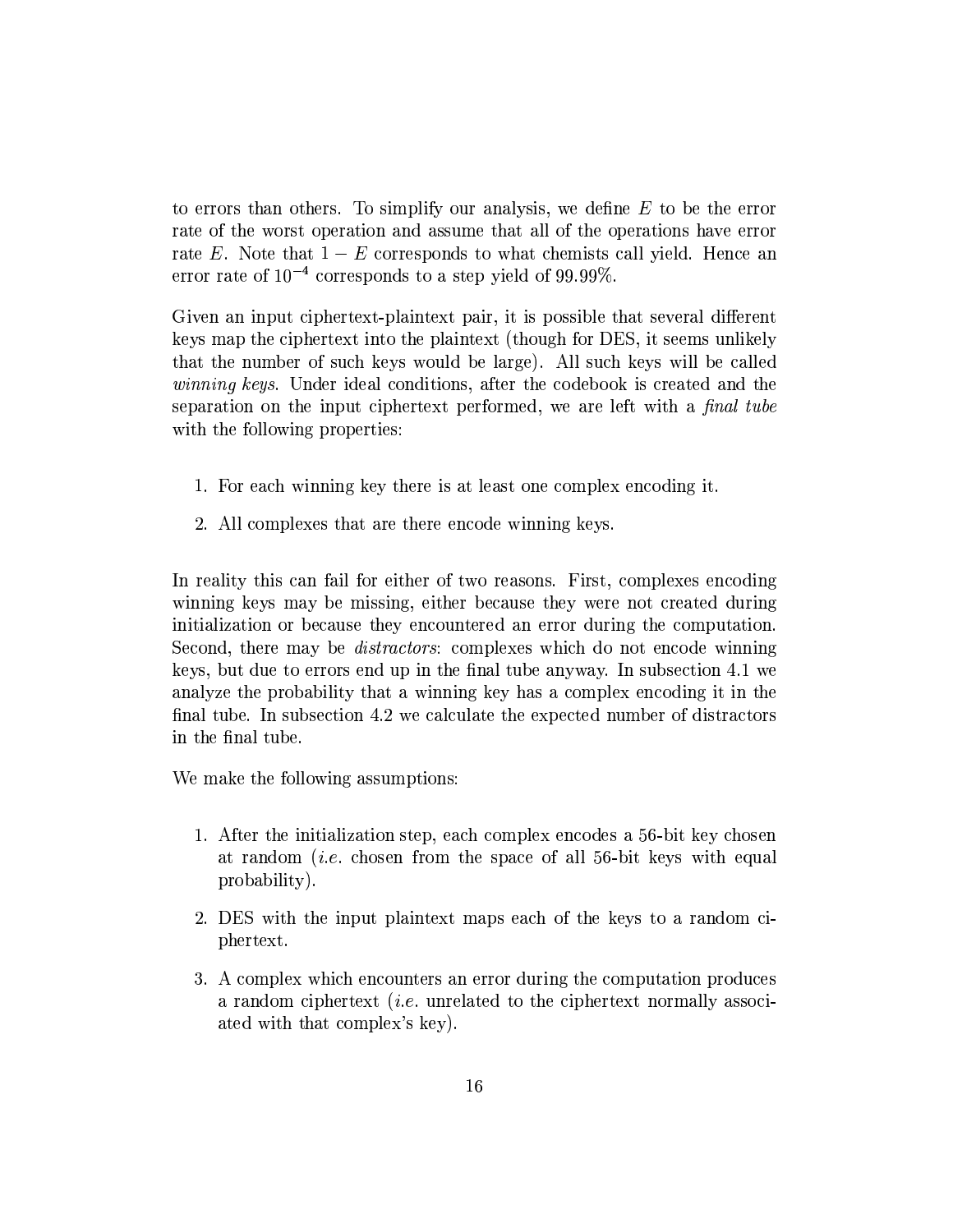# 4.1 Probability that a winning key has a complex encoding it in the final tube

In the computation above, we began with  $2^{56}$  memory strands. It will be convenient to carry out the analysis in greater generality. We now assume that we begin with  $2^{56}X$  memory strands, where X is a positive rational. Informally,  $X$  is the factor by which we multiply our original amount of DNA.

Let  $K_w$  be a winning key. Following initialization, the number of memory complexes which encode  $K_w$  is given by a binomially distributed random variable  $(n, p) = (2^{56}X, \frac{1}{2^{56}}).$ 

The probability that a memory complex makes it correctly through all 6655 steps of the computation and 64 steps of the selection process (in total 6719 steps) is given by:

$$
S = (1 - E)^{6719}
$$

Hence, after the computation, the number of memory complexes in the final tube which encode  $K_w$  is given by a binomially distributed random variable  $(n, p) = (2^{56}X, S_{\frac{1}{2^{56}}})$ . Because  $2^{56}X$  is very large and  $S_{\frac{1}{2^{56}}}$  is very small, this distribution may be approximated by a Poisson distribution with Poisson parameter  $\lambda = np = SX$ . From this it follows that the expected number of complexes encoding  $K_w$  in the final tube is  $SX$  and that the probability that a complex encoding  $K_w$  is in the final tube is:

$$
(1 - e^{-SX})
$$

In particular when  $X = 1/S$ , the expected number of complexes encoding  $K_w$  in the final tube is one and the probability that a complex encoding  $K_w$ is in the final tube is  $63\%$ . We will refer to  $63\%$  as a *reasonable chance*.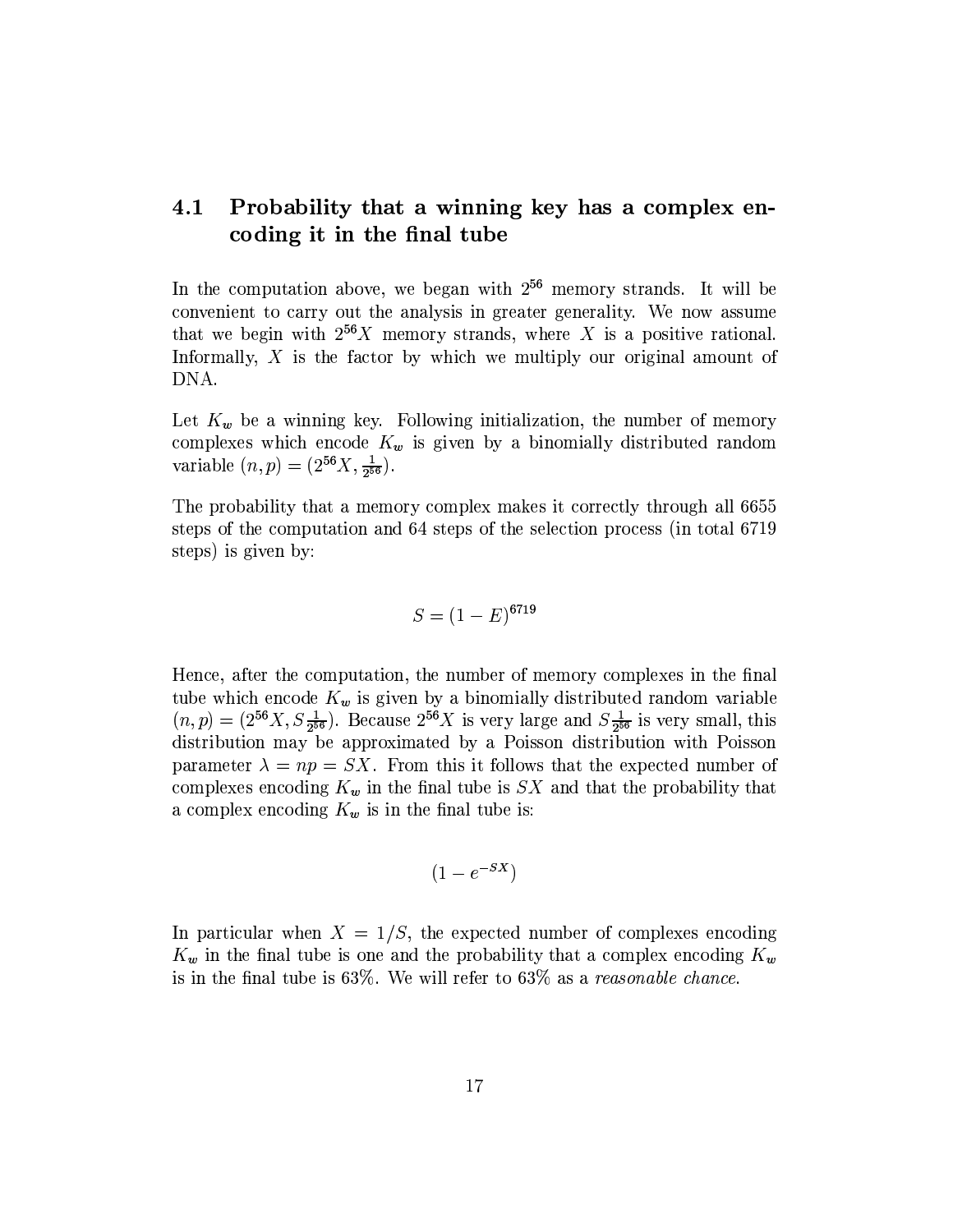#### 4.2 Number of distractors in the final tube

For a memory complex M, let  $H(M)$  denote the Hamming distance of the ciphertext encoded on  $M$  from the input ciphertext. For  $M$  to enter the final tube,  $H(M)$  errors must occur during the final 64 separation steps. By our assumptions, after the computation of the codebook, each memory complex (whether it has encountered an error or not) encodes a ciphertext which is a random 64 bit string. It follows that the Hamming distances associated with memory complexes will be a binomially distributed random variable  $(n, p) = (64, 0.5)$ . Hence, the probability that  $H(M) = L$  is:

$$
\left(\begin{array}{c} 64 \\ L \end{array}\right) \left(\frac{1}{2}\right)^{64-L} \left(\frac{1}{2}\right)^L = \left(\begin{array}{c} 64 \\ L \end{array}\right) \frac{1}{2^{64}}
$$

The probability of complex M with Hamming distance  $H(M) = L$  making it through the 64 step selection process is given by the probability that it correctly negotiates  $64 - L$  separations for which it matches the input ciphertext times the probability that it commits an error at the L separations for which it mismatches the correct ciphertext:

$$
(1-E)^{64-L}E^L
$$

There are  $2^{56}X$  complexes in the codebook so the expected number of distractors is given by:

$$
\sum_{L=0}^{64} \frac{2^{56}X}{2^{64}} \left(\begin{array}{c} 64 \\ L \end{array}\right) (1 - E)^{64 - L} E^{L} = \frac{X}{256}
$$

Perhaps surprisingly, the expected number of distractor molecules is independent of the error rate. Note, in particular, that for  $X=1$  the expected number of distractors is less than one.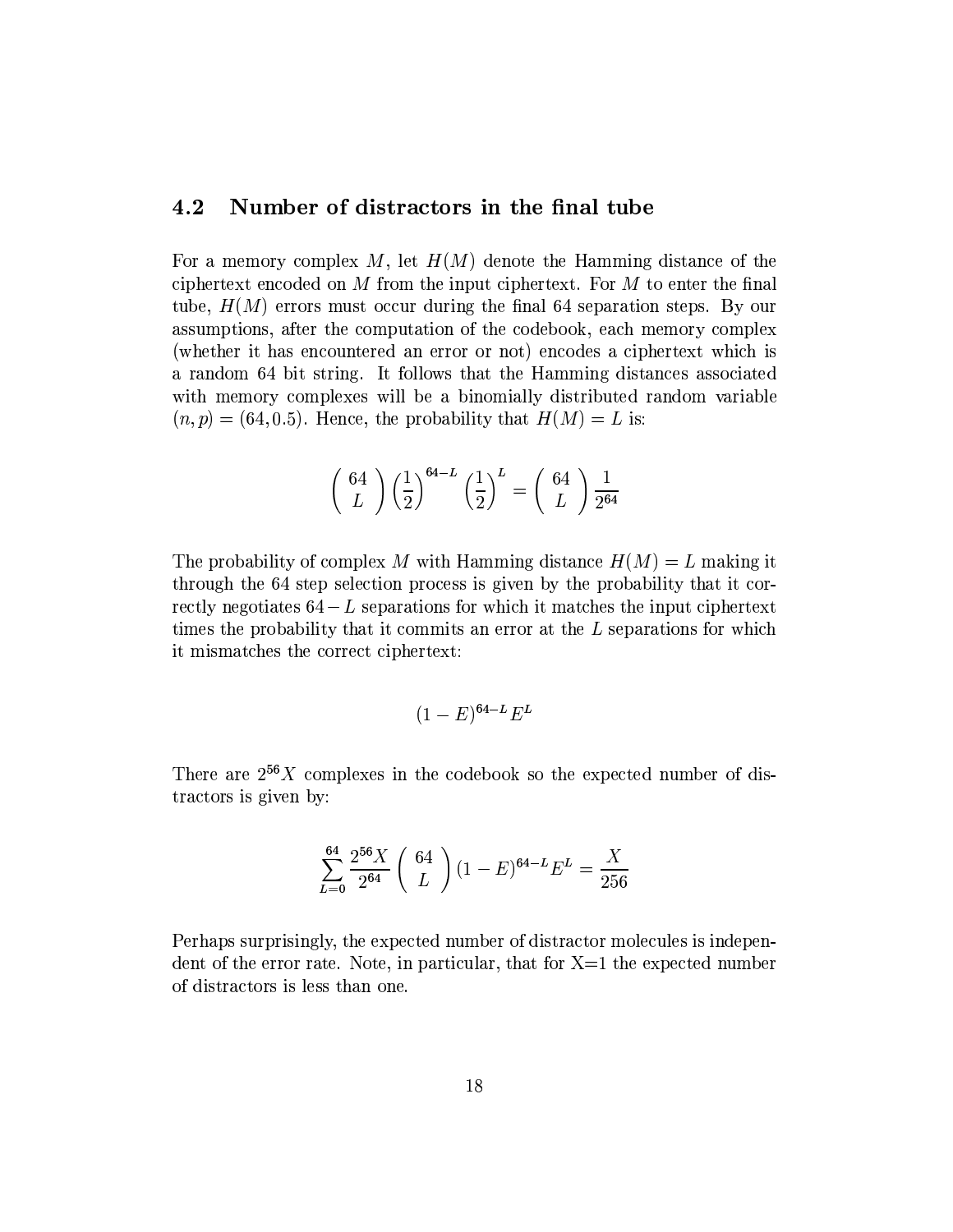#### 4.3 Feasibility

Combining the results from 3.2 and 3.3 gives the following table which shows for various error rates, the amount of DNA that must be pushed through the DES computation to insure that there is a *reasonable chance*  $(63\%)$  of getting a winning key in the final tube. The table also records the expected number of distractors which will be present in the final tube.

| achievable error rate E |      |    | $10 - 3$ |                               |
|-------------------------|------|----|----------|-------------------------------|
|                         |      |    | 830 1    | $12.1 \times 10^{29}$         |
| grams of DNA required   |      |    |          | $580 \mid 1.5 \times 10^{29}$ |
| distractors             | -004 | MR | 3.2      | $8.3 \times 10^{26}$          |

This indicates that for an error rate of  $10^{-4}$ , a little more that 1 gram of DNA is needed and the final tube will usually have no distractors. If an error rate of  $10^{-3}$  is achievable, then less than a kilogram of DNA is needed and only a small number of distractors need be dealt with before finding the correct answer. However, if an error rate of  $10^{-2}$  is the best that is attainable, then huge amounts of DNA are needed (approximately 23 Earth masses) to have a reasonable chance that a winning key ends in the final tube, but even then it will have to be distinguished from a colossal number of distractors - clearly an unacceptable situation. In such cases, where only very high error rates are possible, techniques like those described in [Ro] (for example, a refinery *algorithm*) may be used to reduce the amount of DNA required. In section 5.8 of [Ro] Roweis *etal*. give a brief analysis of the application of a refinery algorithm to DES.

### $\overline{5}$ Conclusions

We wish to emphasize that our description of an attack on DES is, at this point, entirely theoretical and whether it can be carried out in the lab remains to be seen. Huge challenges remain. For example, as yet, we have been unable to perform *separations* (or any of the sticker operations) in the lab with error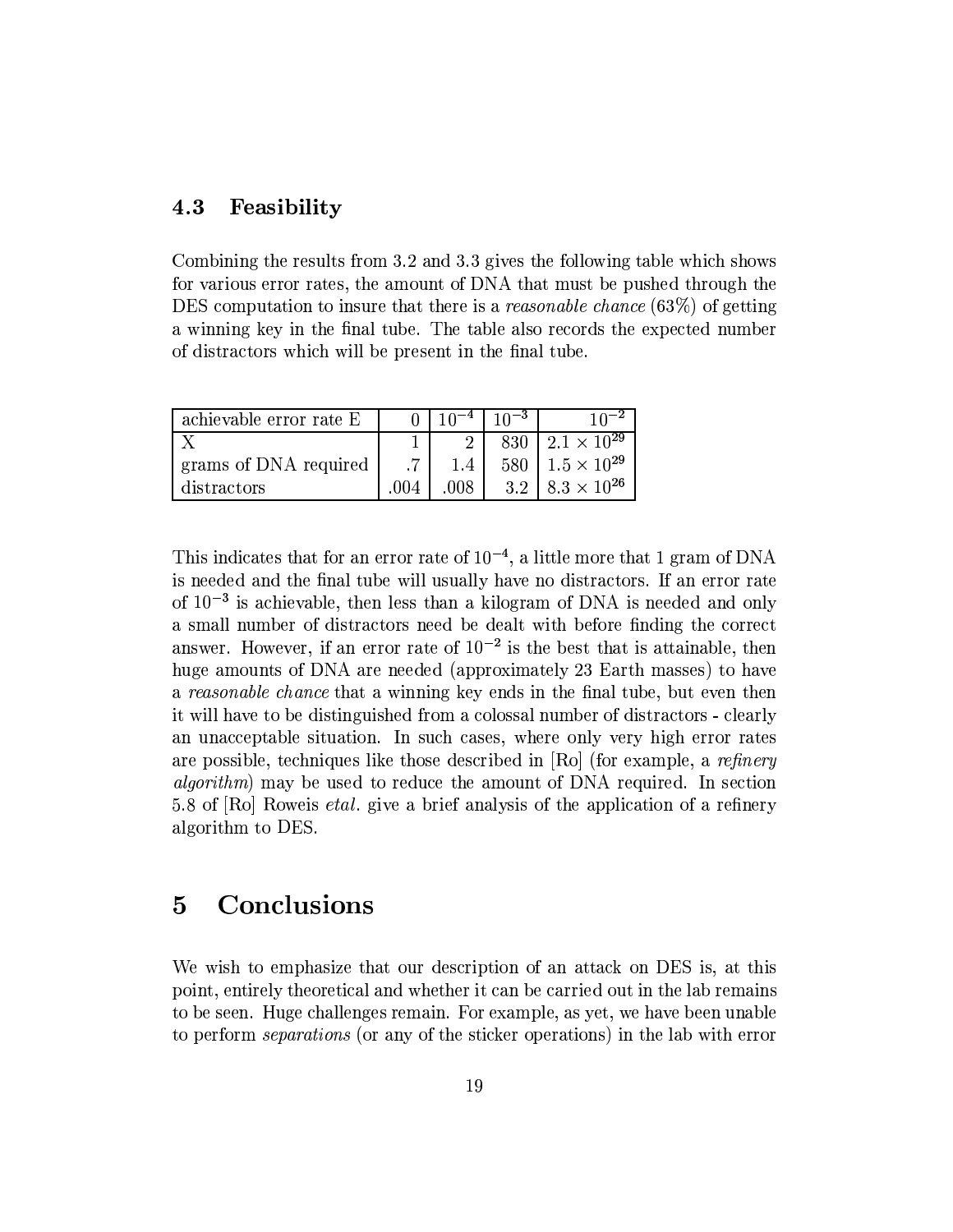rates approaching  $10^{-4}$ . Nonetheless, the analysis presented in this paper demonstrates (at least in principle) two things:

- "Real problems" can be solved with small machines which do not require huge amounts of DNA and use little or no enzymes.
- Error rates similar to those normally demanded of electronic computers are not required.

If the attack on DES described here can be carried out in the lab, then some other cryptosystems might also be vulnerable to this approach. Indeed, the small size of the machine we describe suggests that systems like the 64-bit key FEAL cryptographic system of Shimizu-Miyaguchi [Sh] might be susceptible to such an attack.

Finally, there are several messages for cryptography in these findings. First, it seems appropriate to reconsider one of the "axioms" of cryptography: Improvements in computational power always favor the cryptographer over the cryptanalyst. This is almost certainly untrue. The analysis presented here suggests the possibility of computers with super-parallelism that can help the cryptanalyst immensely, yet provide no help for the cryptographer. Even if DNA computers prove infeasible, it is possible that new machines machines capable of super-parallelism may make cryptosystems like DES insecure.

The DNA computer is an example of a super-parallel machine with very slow processors (complexes of DNA). The potential vulnerability of DES arises for two reasons. First, the key space is insufficiently large. Second, the DES algorithm is "too short." The fact that only 6655 steps are needed to do an encryption allows the slow DNA processors to finish their encryptions in (at least in theory) a reasonable amount of time. Hence the much valued throughput speed of DES and similar systems, may carry with it a potential vulnerability to super-parallel machines with slow processors.

# Acknowledgments

Leonard M. Adleman and Paul W.K. Rothemund are supported in part by the National Science Foundation under grant CCR-9403662 and the Sloan Foundation. Sam Roweis is supported in part by the Center for Neuromorphic